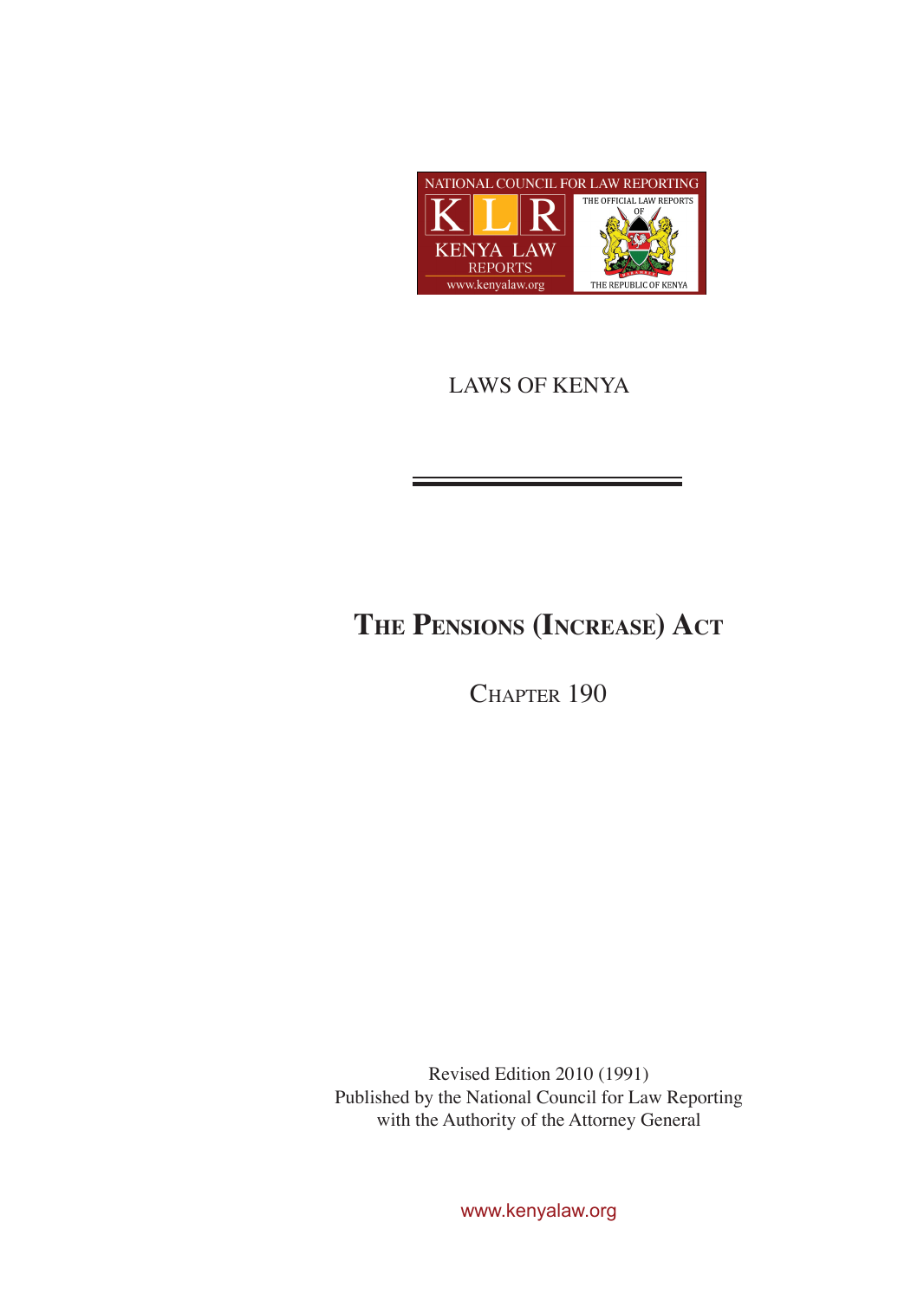#### **CHAPTER 190**

#### THE PENSIONS (INCREASE) ACT

#### ARRANGEMENT OF SECTIONS

#### *Section*

- 1—Short title.
- 2—Interpretation.
- 3—Date and rate of pension increase.
- 4—Cases where no increase of pension is payable.
- 5—How increase calculated where person in receipt of more than one pension and what proportion payable under this Act.
- 6—Provisions applicable to increases.
- 7—Source of payment of increases.
- 8—Pensioner deemed in receipt of pension in certain circumstances.
- 9—Power to amend First Schedule.
- 10—Provision for granting of an allowance in certain cases.
- 11—Regulations.
- 12—Penalty for false statement, etc.

SCHEDULES.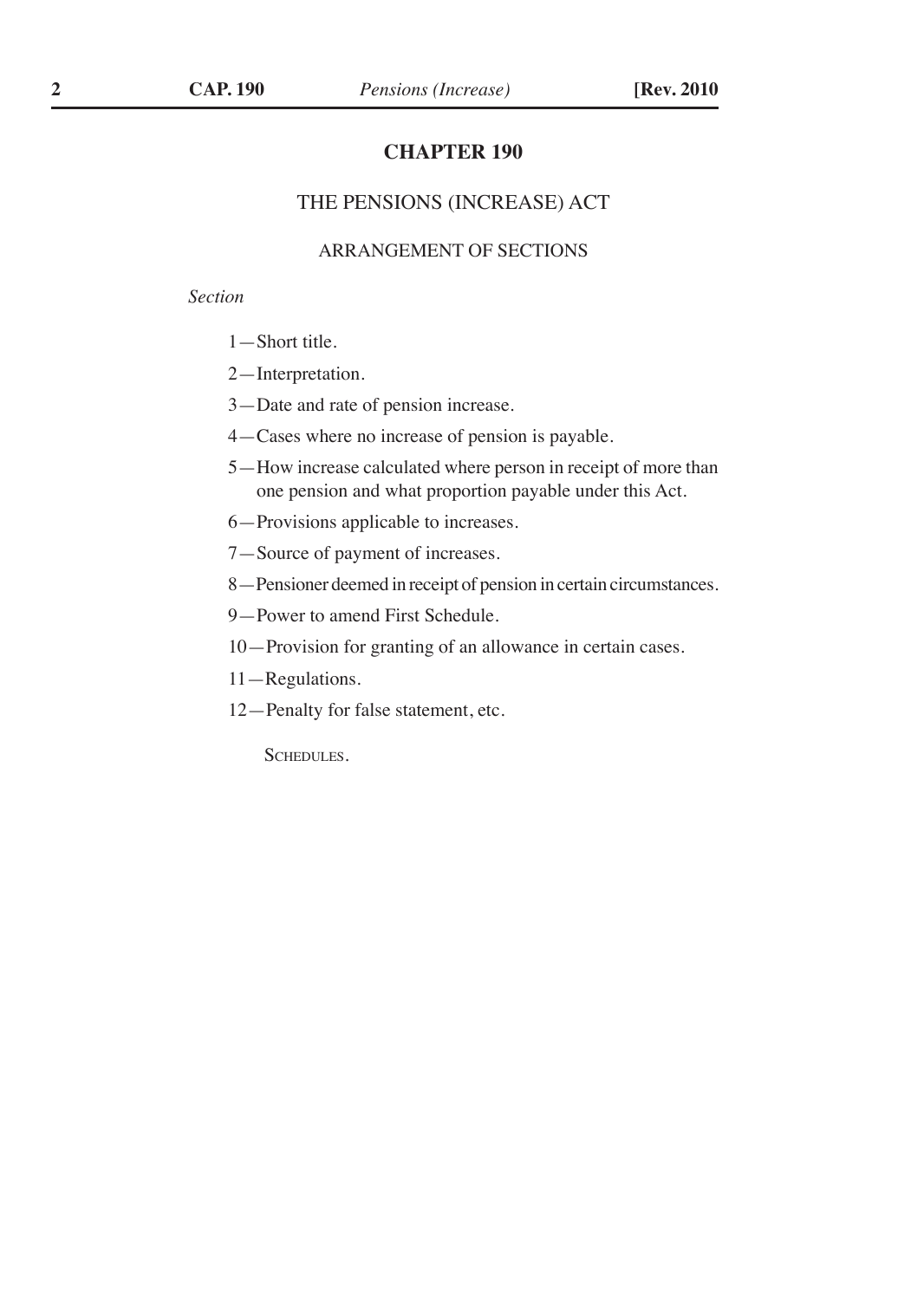## **CHAPTER 190**

| THE PENSIONS (INCREASE) ACT<br>Commencement: 1st July, 1956<br>An Act of Parliament to provide for the increase of certain pensions payable<br>in respect of public service                                                                                                                                                                                                                                                                                  | 10 of 1957,<br>21 of 1961,<br>44 of 1962,<br>30 of 1963,<br>L.N. 168/1964,<br>4 of 1979,<br>19 of 1985,<br>13 of 1986,<br>3 of 1990,<br>4 of 1996,<br>9 of 2007. |  |  |
|--------------------------------------------------------------------------------------------------------------------------------------------------------------------------------------------------------------------------------------------------------------------------------------------------------------------------------------------------------------------------------------------------------------------------------------------------------------|------------------------------------------------------------------------------------------------------------------------------------------------------------------|--|--|
| 1. This Act may be cited as the Pensions (Increase) Act.                                                                                                                                                                                                                                                                                                                                                                                                     | Short title.                                                                                                                                                     |  |  |
| <b>2.</b> (1) In this Act, unless the context otherwise requires $-$                                                                                                                                                                                                                                                                                                                                                                                         | Interpretation.<br>30 of 1963, s. 2,                                                                                                                             |  |  |
| "pension" means any pension or other benefit payable by way<br>of periodical payments, but does not include any gratuity or any sum<br>payable otherwise than by way of periodical payments, and accordingly<br>the provisions of this Act shall not have effect with respect to any<br>pension which has been commuted; and, where a part of any pension<br>has been commuted, those provisions shall not have effect with respect<br>to that part thereof; | 4 of 1979, s. 2,<br>4 of 1996, s. 2.                                                                                                                             |  |  |
| "pension authority" means, in relation to any pension, the<br>authority by whom the pension is payable;                                                                                                                                                                                                                                                                                                                                                      |                                                                                                                                                                  |  |  |
| "repealed Ordinance" means the Pensions (Increase) Ordinance,<br>1951 (now repealed);                                                                                                                                                                                                                                                                                                                                                                        | 44 of 1951.                                                                                                                                                      |  |  |
| "specified pension" means a pension or retiring allowance<br>specified in the First Schedule.                                                                                                                                                                                                                                                                                                                                                                |                                                                                                                                                                  |  |  |
| (2) For the purposes of this Act, a pension payable under the<br>Armed Forces Act or the Parliamentary Pensions Act shall be deemed<br>to be a pension payable in respect of public service.                                                                                                                                                                                                                                                                 | Cap. 199.                                                                                                                                                        |  |  |
| 3. (1) Subject to the provisions of this Act, there shall be paid,<br>with effect from the 1st July, 2005 and on the 1st July every two years<br>thereafter, on every specified pension together with any other increase<br>granted previously, a pension increase at the rate of three per cent of<br>the pension in payment at the date of the increase-                                                                                                   | Date and rate of<br>pension increase.<br>4 of 1979, s. 3,<br>19 of 1985, Sch.,<br>13 of 1986, Sch.,<br>3 of 1990, s. 2,<br>4 of 1996, s. 3,                      |  |  |
| Provided that no increase shall be payable under this section on—                                                                                                                                                                                                                                                                                                                                                                                            | 9 of 2007, s. 32.                                                                                                                                                |  |  |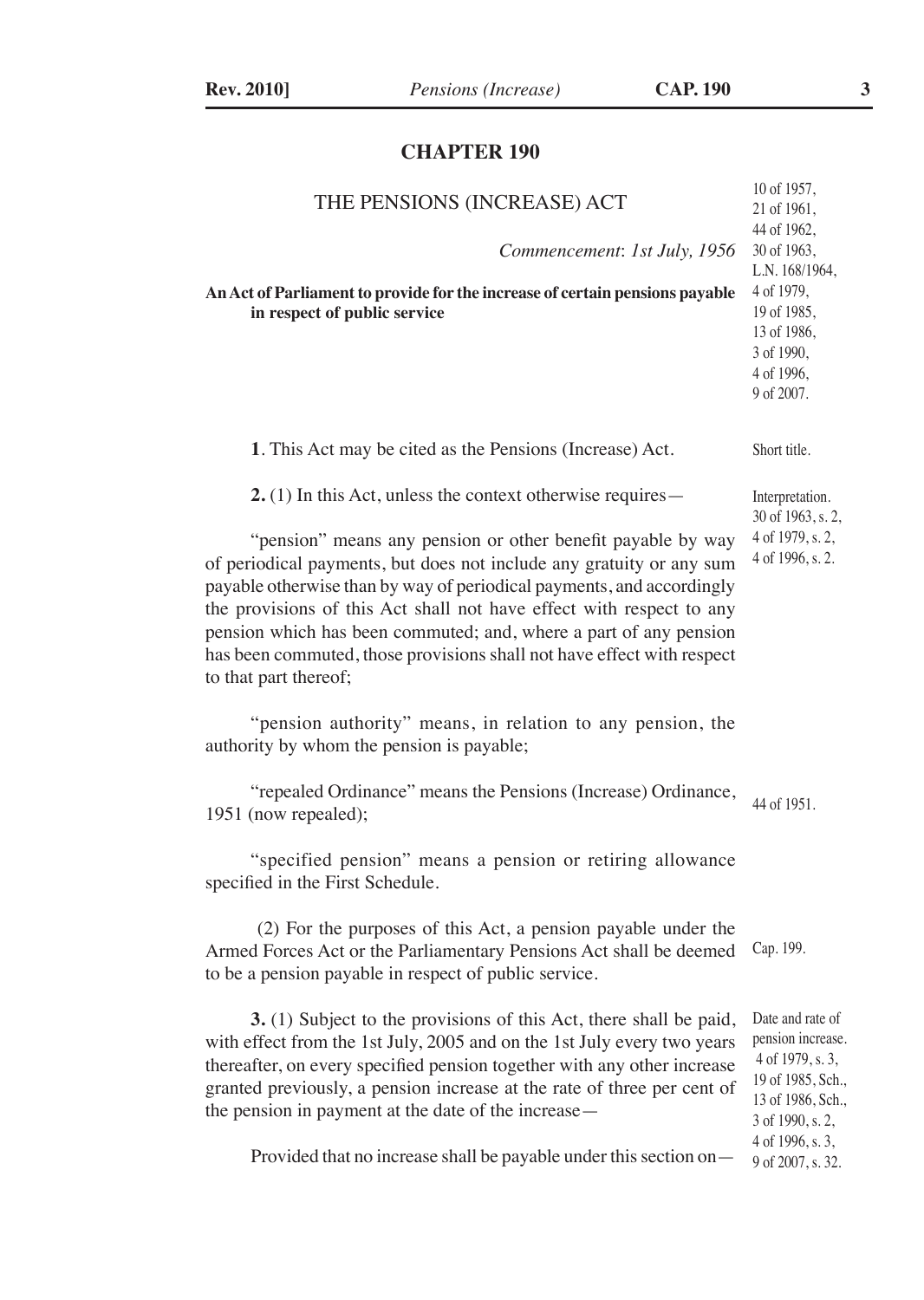| 4                                                    | <b>CAP. 190</b>                                                                                                                                                                        | Pensions (Increase)                                                                                                                                                                                                                                                                                                                                                                                                                                                                                                               | [Rev. 2010] |
|------------------------------------------------------|----------------------------------------------------------------------------------------------------------------------------------------------------------------------------------------|-----------------------------------------------------------------------------------------------------------------------------------------------------------------------------------------------------------------------------------------------------------------------------------------------------------------------------------------------------------------------------------------------------------------------------------------------------------------------------------------------------------------------------------|-------------|
|                                                      | $(a)$ any specified pension which became payable after the date<br>of the increase where the amount of the pension is calculated<br>by reference to a salary received after such date; |                                                                                                                                                                                                                                                                                                                                                                                                                                                                                                                                   |             |
| No. 18 of 1977.                                      |                                                                                                                                                                                        | $(b)$ any pension to which the Public Officers' Pensions (Kenya<br>and United Kingdom) Agreement Act, 1977, applies.                                                                                                                                                                                                                                                                                                                                                                                                              |             |
|                                                      |                                                                                                                                                                                        | (2) In this section, "date of the increase" means the 1st July, 2005,<br>or the 1st July every two years thereafter, as the case may be.                                                                                                                                                                                                                                                                                                                                                                                          |             |
| Cases where no<br>increase of pension is<br>payable. | that person under this Act:                                                                                                                                                            | 4. Where the amount of the pension of any person is determined<br>by reference to emoluments which have been revised in accordance<br>with any arrangements, in force in Kenya or in any other territory, for<br>the revision of salaries and conditions of service, being arrangements<br>which the Minister for the time being responsible for finance may,<br>either generally or in any specific case, declare to be applicable for the<br>purposes of this section, no increase of his pension shall be payable to           |             |
|                                                      |                                                                                                                                                                                        | Provided that, if in the case of such a person his old pension (that<br>is to say, the pension which would have been payable to him if any such<br>arrangements had not become applicable to him, increased by any sum<br>which would have been payable to him under the terms of this Act apart<br>from the provisions of this section) exceeds his new pension (that is to<br>say, the pension payable to him by virtue of any such revised salary),<br>an increase of pension shall be payable to that person of the amount by |             |

which his old pension exceeds his new pension.

How increase calculated where person in receipt of more than one pension and what proportion payable under this Act. L.N. 168/1964.

Provisions applicable to increases.

**5.** Where a person is in receipt of a pension from one or more colonial administrations, or former colonial administrations, the increase payable under this Act shall be calculated on the aggregate of both or all of those pensions, and the increase payable on the specified pension shall be that proportion of the increase payable on both or all of those pensions as the amount of the specified pension bears to the combined total of both or all of those pensions.

**6.** Subject to this Act, any provision made by or under any enactment shall, in so far as it relates to the apportionment of the cost of a pension between two or more pension authorities or to the manner in which a pension is to be paid, or to the proof of title to sums payable on account of a pension or in so far as it prohibits or restricts the assignment or charging of a pension or its application towards the payment of debts, have effect in relation to any increase payable under this Act as it has effect in relation to the pension in respect of which the increase is payable.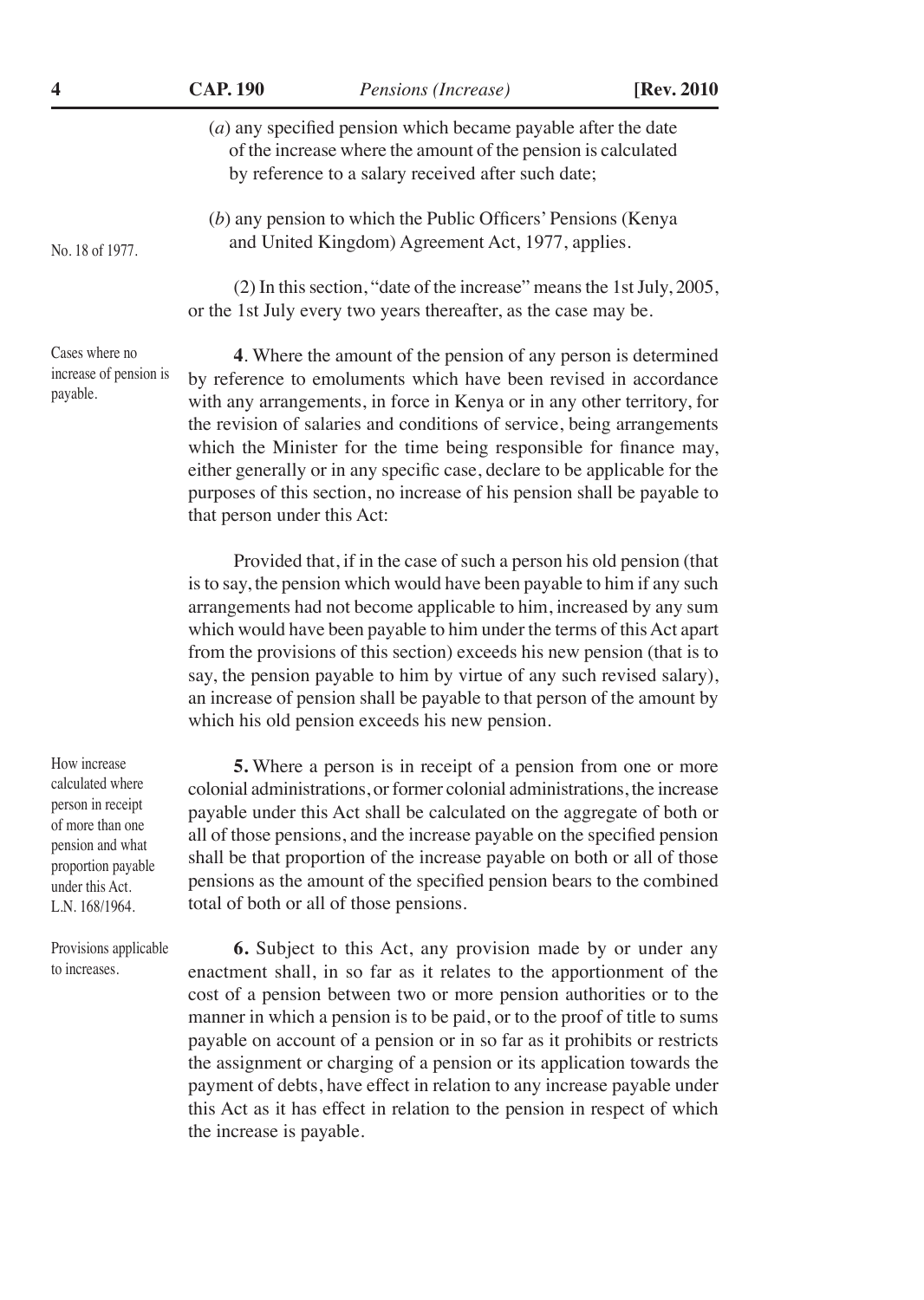**Rev. 2010]** *Pensions (Increase)* **CAP. 190 5**

| 7. Where any pension is increased under this Act, the cost of<br>the increase shall be defrayed out of moneys provided by Parliament.                                                                                                                                                                                                          | Source of payment of<br>increases.<br>21 of 1961, Sch.,<br>L.N. 168/1964.                                           |  |
|------------------------------------------------------------------------------------------------------------------------------------------------------------------------------------------------------------------------------------------------------------------------------------------------------------------------------------------------|---------------------------------------------------------------------------------------------------------------------|--|
| 8. Where under any enactment for the time being in force a<br>pension which is payable to any pensioner is being paid to some other<br>person, the pensioner shall for the purposes of this Act be deemed to<br>be in receipt thereof.                                                                                                         | Pensioner deemed<br>in receipt of<br>pension in certain<br>circumstances.<br>L.N. 168/1964,<br>21 of 1966, 2nd Sch. |  |
| 9. The President may by order amend the First Schedule by making<br>any addition thereto.                                                                                                                                                                                                                                                      | Power to amend First<br>Schedule.                                                                                   |  |
| 10. Where a pension under the Widows' and Orphans' Pensions<br>Act, Asian Widows' and Orphans' Pensions Act or the Asians' Family<br>Pensions Act becomes payable to a beneficiary on or after the 1st<br>January, 1946, and that pension is less than the aggregate of -                                                                      | Provision for<br>granting of an<br>allowance in certain<br>cases.<br>44 of 1962, Sch.,<br>30 of 1963, s. 4.         |  |
| $(a)$ the registered pension, if any, in respect of that beneficiary on<br>the 31st December, 1945, together with the increases which<br>would be payable under the Pensions (Increase) Ordinance,<br>1945 and 1949 (now repealed), the repealed Ordinance<br>and this Act if the pension had become payable on the 31st<br>December, 1945; or | Cap. 192.<br>Cap. 193.<br>Cap. 194.<br>7 of 1945,<br>33 of 1945, and<br>54 of 1949.                                 |  |

- (*b*) the registered pension, if any, in respect of that beneficiary on the 31st December, 1953, together with the increases which would be payable under the repealed Ordinance and this Act if the pension had become payable on the 31st December, 1953; or
- (*c*) the registered pension, if any, in respect of that beneficiary on the 30th June, 1956, together with the increase which would be payable under this Act if the pension had become payable on the 30th June, 1956; or
- (*d*) the registered pension, if any, in respect of that beneficiary on the 31st March, 1960, together with the increase which would be payable under this Act if the pension had become payable on the 31st March,1960,

there shall be granted to that beneficiary an allowance equal to the amount of the difference between that pension and whichever of such aggregates is appropriate.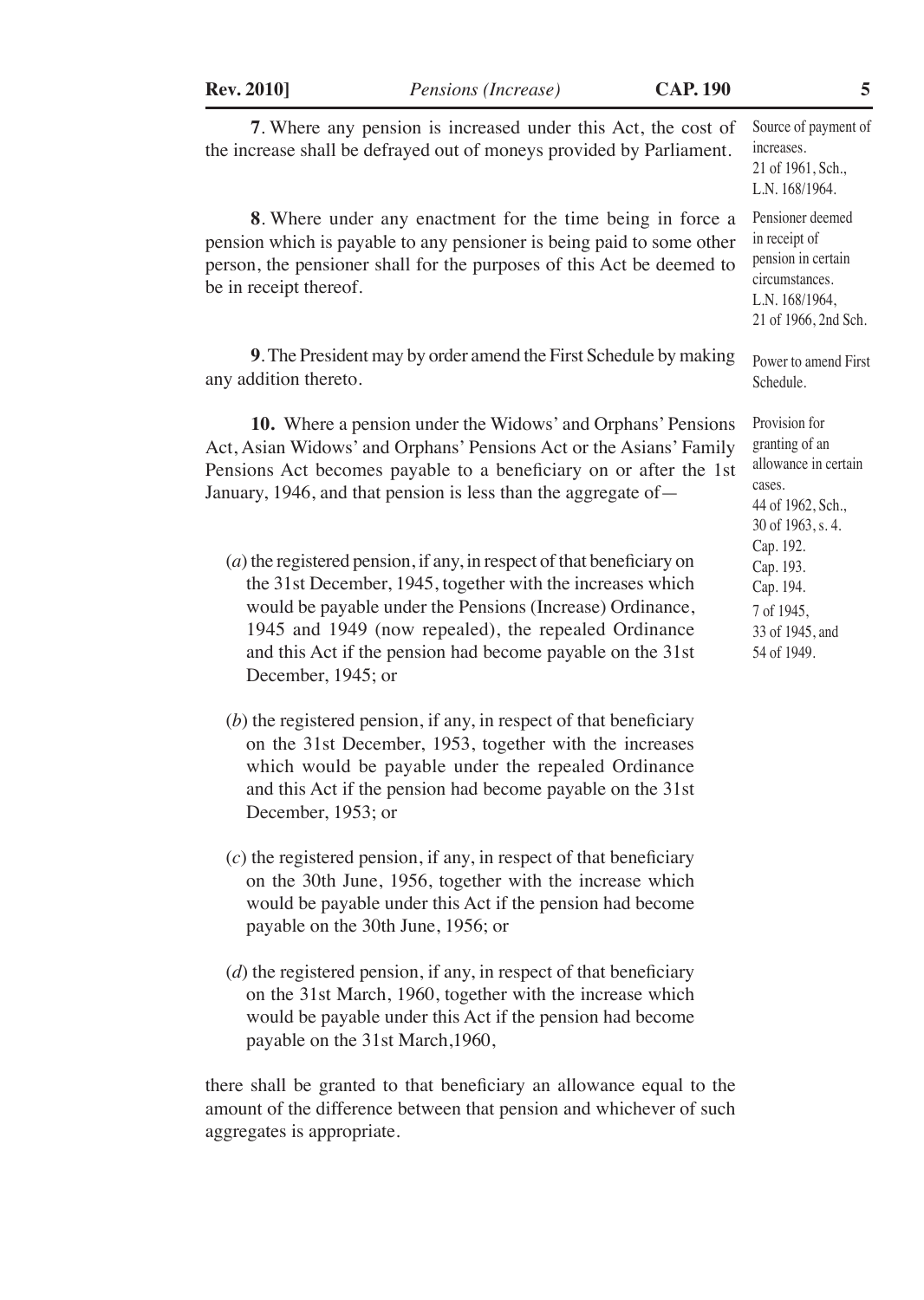Regulations. L.N. 168/1964, 21 of 1966, 2nd Sch. Penalty for false statement, etc. 9 of 2007, s. 33. **11.** The President may make regulations generally for better carrying out the provisions of this Act, and any such regulations may, without prejudice to the generality of the foregoing provision, make provision for— (*a*) the manner in which claims for an increase of a pension under this Act shall be made, and the procedure which shall be followed in considering and determining any such claim; (*b*) the evidence which shall be required for determining whether and by what amount a pension may be increased; (*c*) delegating to any person or authority the performance, in relation to any particular class of pensions, of all or any of the functions of any pension authority under this Act; (*d*) prescribing anything required to be prescribed under this Act. **12**. Any person who, for the purpose of obtaining either for himself or any other person any sum payable by virtue of this Act, knowingly makes any false statement or false representation shall be guilty of an offence and liable to a fine not exceeding ten thousand shillings or to

imprisonment for a term not exceeding three months or to both.